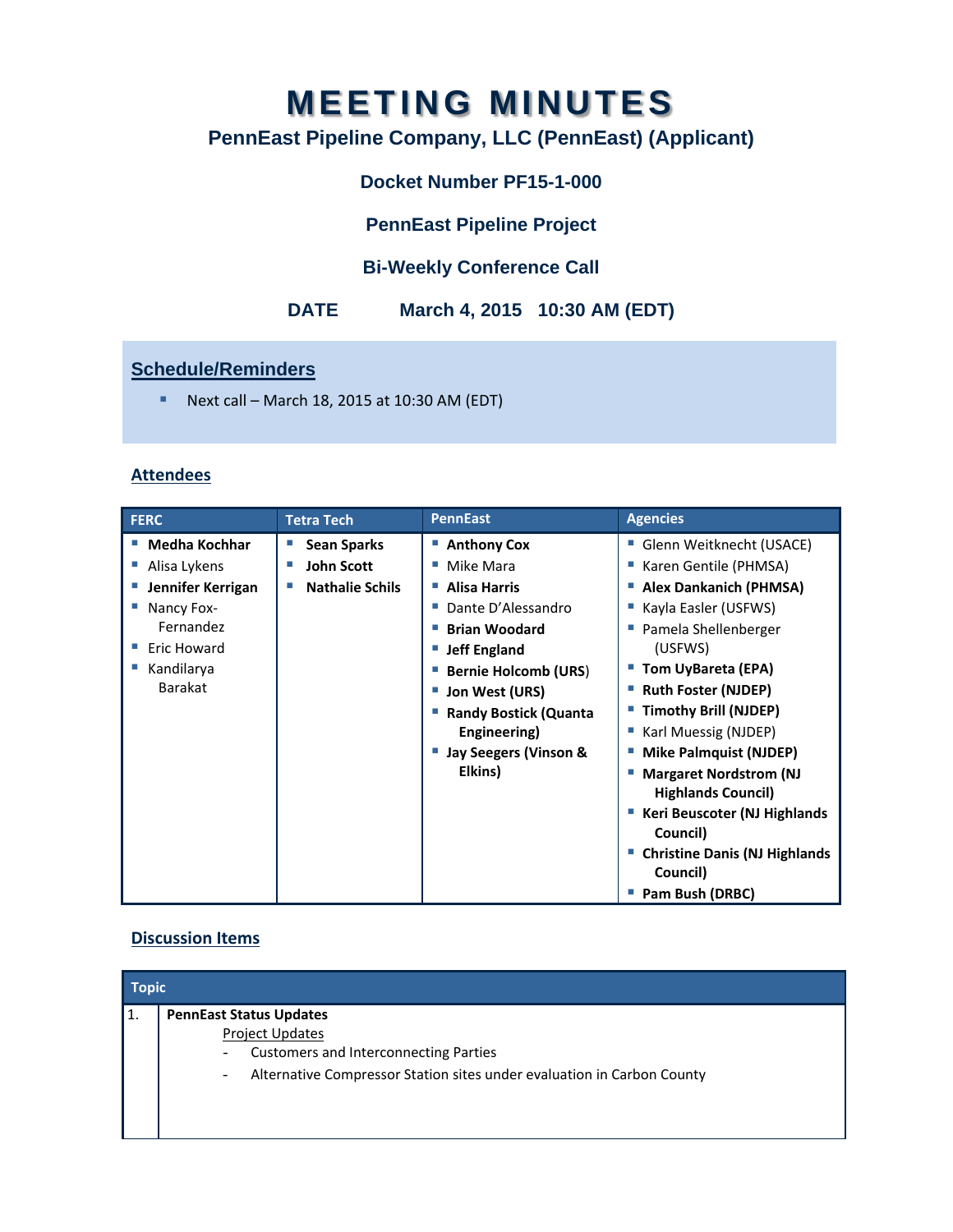| <b>Topic</b> |                                                                                       |  |  |  |
|--------------|---------------------------------------------------------------------------------------|--|--|--|
|              | <b>Land and Environmental Updates</b>                                                 |  |  |  |
|              | Survey access updates                                                                 |  |  |  |
|              | Survey progress updates                                                               |  |  |  |
|              | <b>Engineering Updates</b>                                                            |  |  |  |
|              | Re-Routes and/or deviations resulting from comments                                   |  |  |  |
|              | Outreach                                                                              |  |  |  |
|              | Update on agency and county meetings                                                  |  |  |  |
|              | Status of outreach from transmission line reroute                                     |  |  |  |
| 2.           | <b>FERC Status Updates</b>                                                            |  |  |  |
|              | Tracking and logging comments                                                         |  |  |  |
|              | Scoping meetings wrap-up                                                              |  |  |  |
|              | Scoping period ended February 27, 2015 and your responses to comments are due w/in 14 |  |  |  |
|              | days from the end of comment period (2/27/15)                                         |  |  |  |
| 3.           | <b>Other items</b>                                                                    |  |  |  |
|              | Conduct open houses in the reroute areas specifically in NJ                           |  |  |  |
|              | Improve and enhance outreach efforts                                                  |  |  |  |
|              |                                                                                       |  |  |  |

#### **FERC Updates**

- Review of comments to the FERC eLibrary is ongoing.
- Recap of scoping meetings February 25 & 26, 2015
	- o Key concerns/complaints:
		- **Arsenic contamination, especially along Delaware River**
		- Geological concerns with coal mine in the project area
		- Requests for additional open houses and scoping meetings
			- FERC recommends that PennEast conduct additional open houses and/or invitational meetings to discuss re‐routes, especially in New Jersey.
		- Complaints about a lack of transparency from PennEast
		- **IMPACTE 19 Impacts to prime farmlands and preserved areas and** mitigation/compensation for impacts
		- Alternatives: Analysis of existing systems such as Transco. Explore if Transco has capacity, if so what modifications or new facilities (looping/replacement/compressor station etc.) are necessary to Transco's system to flow gas if PennEast has to use their system.
		- **Crossing of the AT and alternatives to avoid or minimize impacts**
	- o FERC recommends that PennEast enhance its outreach efforts to improve relationships with stakeholders.
	- o Analysis of resources, especially water resources and safety concerns, must be robust in Draft Resource Reports to address comments received.
	- o PennEast should consult with U.S. EPA and relevant state agencies with regards to air quality and new regulations that may be pertinent to the project.